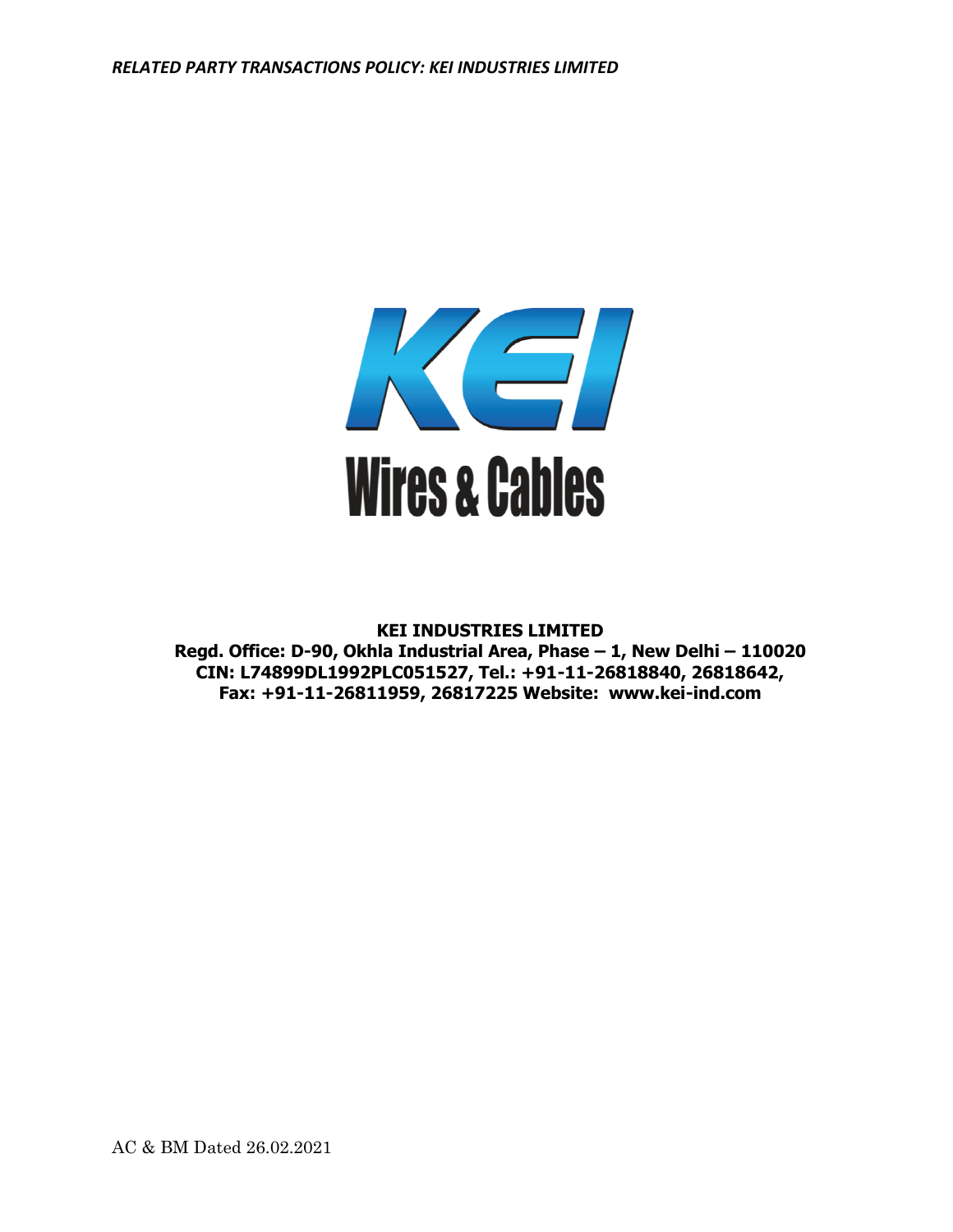## **1. Introduction**

KEI Industries Limited has formulated this Related Party Transaction policy (this "Policy") in line with Regulation 23 of the Securities and Exchange Board of India ( Listing Obligation and Disclosure Requirements),2015 as amended by Securities and Exchange of India ( Listing Obligation and Disclosure Requirements) ( Amendment) Regulations, 2018 ( "**LODR Regulations**").

# **2. Objective:**

- A) The primary objective of this Policy is to ensure highest standard of Corporate Governance, transparency, probity and ethical standards in all dealings of the Company with Related Parties.
- B) The Audit Committee of the Company has approved this Policy to set forth the procedures under which transactions between the Company and Related Parties shall be identified and reviewed for approval or ratification in accordance with the procedures set forth below and as prescribed under LODR Regulations and the Companies Act 2013 and the rules framed thereunder (including any statutory modification(s) or re-enactment thereof) (the "Act").

# **3. Definitions:**

- i) **'Act'** means the Companies Act, 2013 (including any statutory modification or re-enactment thereof for the time being in force).
- ii) **'Audit Committee'** means Committee of Board of Directors of the Company constituted in accordance with the requirements prescribed under the Act and LODR Regulations.
- iii) **'Associate company'** in relation to another company, means a company in which that other company has a significant influence, but which is not a subsidiary company of the company having such influence and includes a joint venture company.

**Explanation**: For the purposes of this definition, the expression "significant influence" means control of at least twenty per cent. of total voting power, or control of or participation in business decisions under an agreement; and the expression "joint venture" means a joint arrangement whereby the parties that have joint control of the arrangement have rights to the net assets of the arrangement.

- iv) '**Control**' shall include the right to appoint majority of the directors or to control the Management or policy decisions, exercisable by a person or persons acting individually or in concert, directly or indirectly, including by virtue of their shareholding or Management rights or shareholders agreements or voting agreements or in any other manner.
- v) **'Key Managerial Personnel'**, in relation to company, means
	- (i) the Chief Executive Officer or the managing director or the manager;
	- (ii) the company secretary;
	- (iii) the whole-time director;
	- (iv) the Chief Financial Officer;

(v) such other officer, not more than one level below the directors who is in whole-time employment, designated as key managerial personnel by the Board; and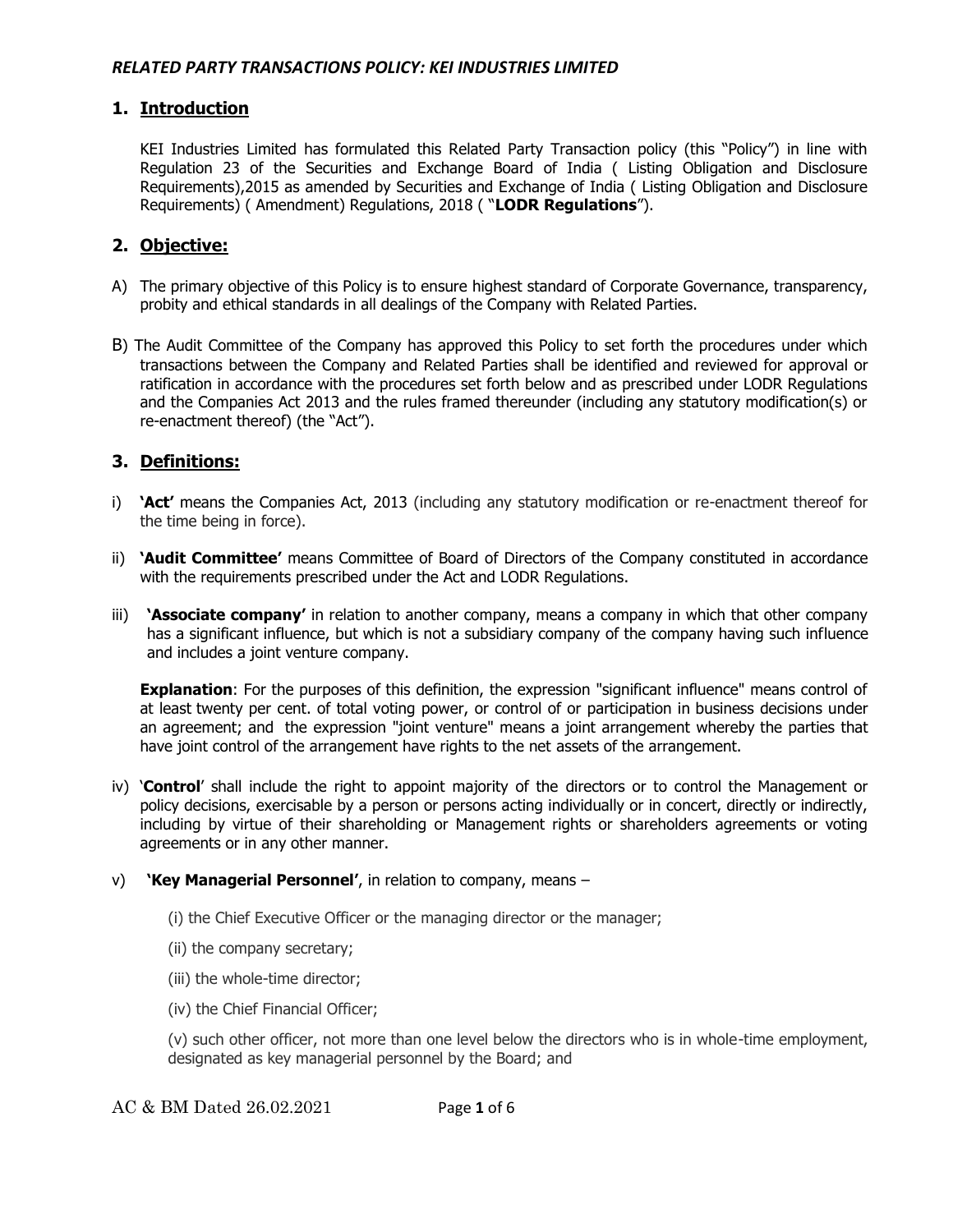(vi) such other officer as may be prescribed

- vi) **'Net Worth'** means the aggregate value of the paid-up share capital and all reserves created out of the profits and securities premium account and debit or credit balance of profit and loss account, after deducting the aggregate value of the accumulated losses, deferred expenditure and miscellaneous expenditure not written off, as per the audited balance sheet, but does not include reserves created out of revaluation of assets, write back of depreciation and amalgamation.
- vii) **'Office or Place of Profit**' means any office or place:
- (a) where such office or place is held by a director, if the director holding it receives from the company anything by way of remuneration over and above the remuneration to which he is entitled as director, by way of salary, fee, commission, perquisites, any rent-free accommodation, or otherwise;
- (b) where such office or place is held by an individual other than a director or by any firm, private company or other body corporate, if the individual, firm, private company or body corporate holding it receives from the company anything by way of remuneration, salary, fee, commission, perquisites, any rent free accommodation, or otherwise."

## viii) **'Ordinary Course of Business'**

With reference to a transaction with a related party means a transaction which is:

- (i) carried out in the normal course of business envisaged in accordance with the Memorandum of Association of the Company as amended from time to time;
- (ii) historical practice with a pattern of frequency;
- (iii) common commercial practice; or
- (iv) meets any other parameters/criteria as decided by the Board/Audit Committee, from time to time
- ix) **'Policy'** means this Related Party Transactions Policy, as amended from time to time.
- x) **'Related Party Transaction' ('RPT'**) means transfer of resources, services or obligations between a Company and a related party, regardless of whether or not a price is charged, and includes the following transactions, either single or a group of transactions in a contract :
	- a. sale, purchases or supply of any goods or materials;
	- b. selling or otherwise disposing of, or buying, property of any kind;
	- c. leasing of property of any kind;
	- d. availing or rendering of any services;
	- e. appointment of any agent for purchases or sale of goods, materials, services or property;
	- f. such related party's appointment to any office or place of profit in the company, its subsidiary company or associate company;
	- g. underwriting the subscription of any securities or derivatives thereof, of the company."

## xi) '**Related Party'**

an entity shall be considered related to the Company if:

(i) such entity is a related party under Section 2(76) of the Act ; or

(ii) such entity is a related party under the applicable accounting standards.

Provided that any person or entity belonging to the promoter or promoter group of the Company and holding 20% or more of shareholding of the Company shall be deemed to be a related party.

AC & BM Dated 26.02.2021 Page **2** of 6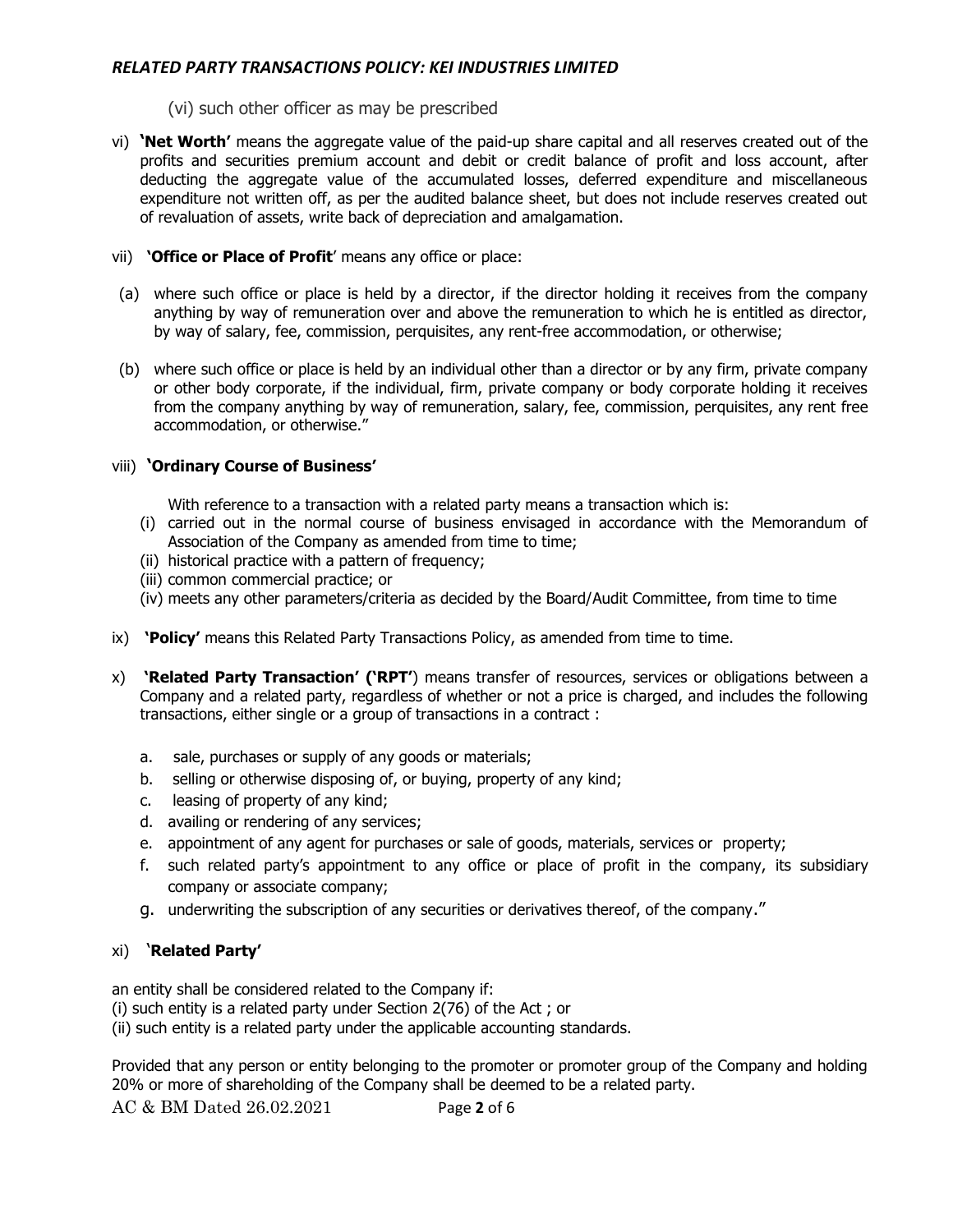- xii) **'Relative'** with reference to any person, means anyone who is related to another, if—
	- They are members of a Hindu Undivided Family;
	- They are husband and wife; or
	- One person is related to the other in such manner as may be prescribed

Rule 4 of the Companies (Specification of Definitions Details) Rules, 2014 have prescribed the following persons who shall be deemed to be the relative of another, if he or she is related to another in the following manner;

- Father: term "Father" includes step-father;
- Mother: term "Mother" includes the step-mother;
- Son: term "Son" includes the step-son;
- Son's wife;
- Daughter;
- Daughter's husband;
- Brother: term "Brother" includes the step-brother;
- Sister: term "Sister" includes the step-sister.
- xiii) **'Transaction'** shall be construed to include single transaction or a group of transactions in a contract;
- xiv) **'Turnover'** means the gross amount of revenue recognised in the profit and loss account from the sale, supply, or distribution of goods or on account of services rendered, or both, by a company during a financial year.
- xv) **'The Arm's Length Pricing' ('ALP')** a transaction between two related parties that is conducted as if they were unrelated, so that there is no conflict of interest known as an "arm's-length transaction".

#### **4. Material Related Party Transaction**

A transaction with a related party shall be considered material if the transaction(s) to be entered into individually or taken together with previous transactions during a financial year, exceeds ten percent of the annual consolidated turnover of the company as per the last audited financial statements of the company.

[(1A) Notwithstanding the above, [with effect from July 01, 2019] a transaction involving payments made to a related party with respect to brand usage or royalty shall be considered material if the transaction(s) to be entered into individually or taken together with previous transactions during a financial year, exceed five percent of the annual consolidated turnover of the listed entity as per the last audited financial statements of the listed entity.]

#### **5. Manner of dealing with Related Party Transactions**

#### **i) Identification of Related Party Transactions:**

Each Director and Key Managerial Personnel is required to give notice of disclosure of interest under section 184 and 189 of the Companies Act 2013 alongwith list of relatives to the company. The Company shall ensure that no transaction is entered into with any entity/ individual disclosed by the Director/ KMP without requisite approvals.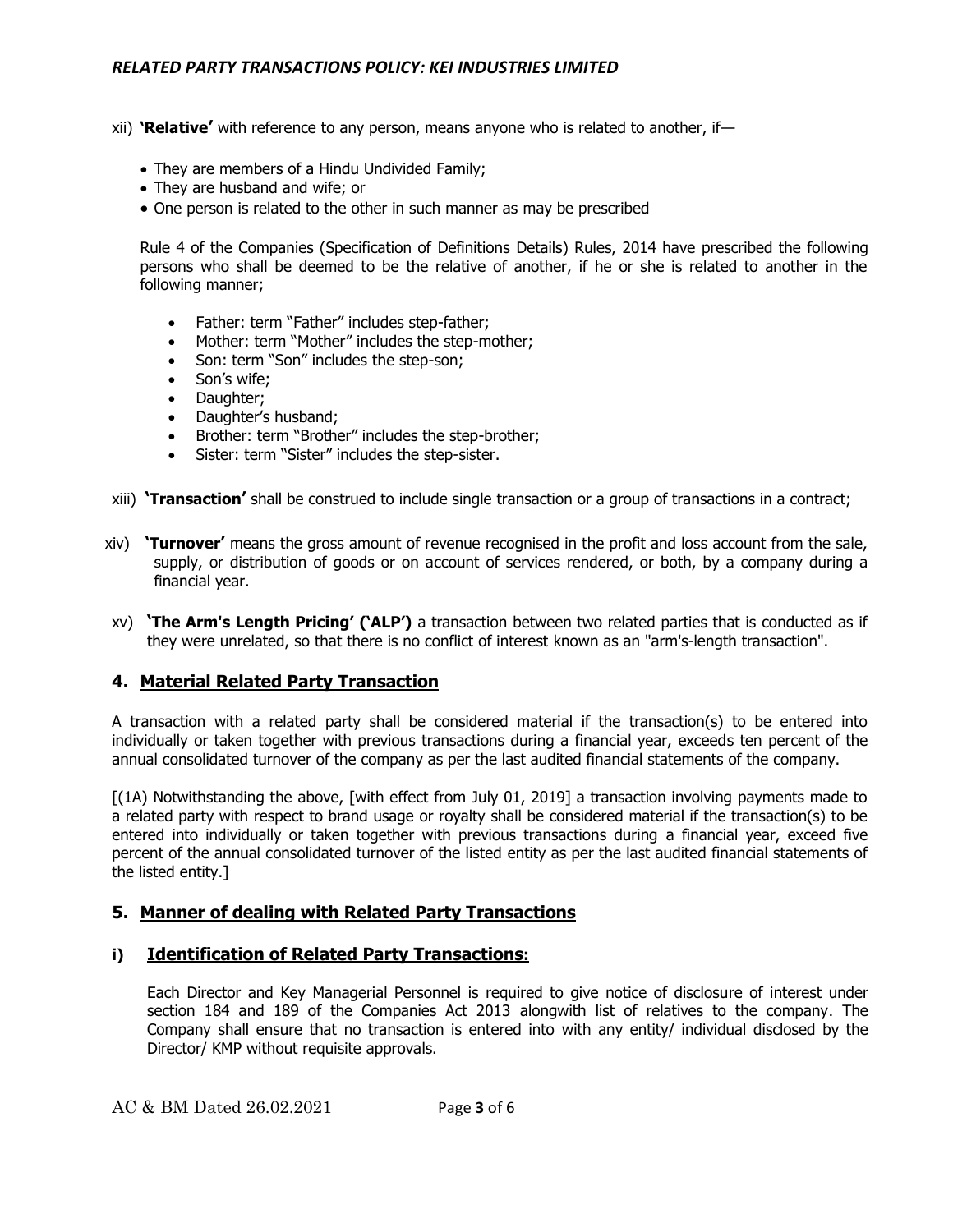The Board/ Audit Committee will determine whether the transaction requires compliance with this policy or not.

# **ii) Procedure for Approval of Related Party Transactions:**

# ❖ **Approval of Audit Committee:**

All Related Party Transactions shall require prior approval of the Audit Committee. However the Audit Committee may grant omnibus approval for Related Party Transactions proposed to be entered into by the company subject to the following conditions:

- $\triangleright$  The Audit Committee shall lay down the criteria for granting the omnibus approval in line with Related Party Transactions Policy of the company and such approval shall be applicable in respect of transactions which are repetitive in nature;
- $\triangleright$  The Audit Committee shall satisfy itself the need for such omnibus approval and that such approval is in the interest of the Company;
- $\triangleright$  Such omnibus approval shall specify (i) the name/s of the related party, nature of transaction, period of transaction, maximum amount of transaction that can be entered into, (ii) the indicative base price/ current contracted price and the formula for variation in the price if any and (iii) such other conditions as the Audit Committee may deem fit;

 Provided that where the need for Related Party Transaction cannot be foreseen and aforesaid details are not available, Audit Committee may grant omnibus approval for such transactions subject to their value not exceeding Rs.1 crore per transaction.

- $\triangleright$  The Audit Committee shall review, at least on a quarterly basis, the details of related party transactions entered into by the company pursuant to each of the omnibus approval given;
- $\triangleright$  Such omnibus approval shall be valid for one year and shall require fresh approvals after the expiry of one year.

## ❖ **Approval of Board of Directors:**

As per the provisions of Section 188 of the Act, all kinds of transactions specified under the said Section and which are not in the ordinary course of business or not at arm's length basis, shall require the approval of Board of directors.

In addition to the above, the following kinds of transactions with related parties shall also be placed before the Board for its approval:

- > Transactions which may be in the ordinary course of business and at arm's length basis, but which are as per the policy determined by the Board from time to time (i.e. value threshold and/or other parameters) require Board's approval in addition to Audit Committee approval;
- $\triangleright$  Transactions in respect of which the Audit Committee is unable to determine whether or not they are in the ordinary course of business and/or at arm's length basis and decides to refer the same to the Board for its approval;
- > Transactions which are in the ordinary course of business and at arm's length basis, but which in Audit Committee's view requires Board's approval.
- ➢ Transactions meeting the materiality thresholds as laid down above in the Policy, which are intended to be placed before the shareholders for their approval.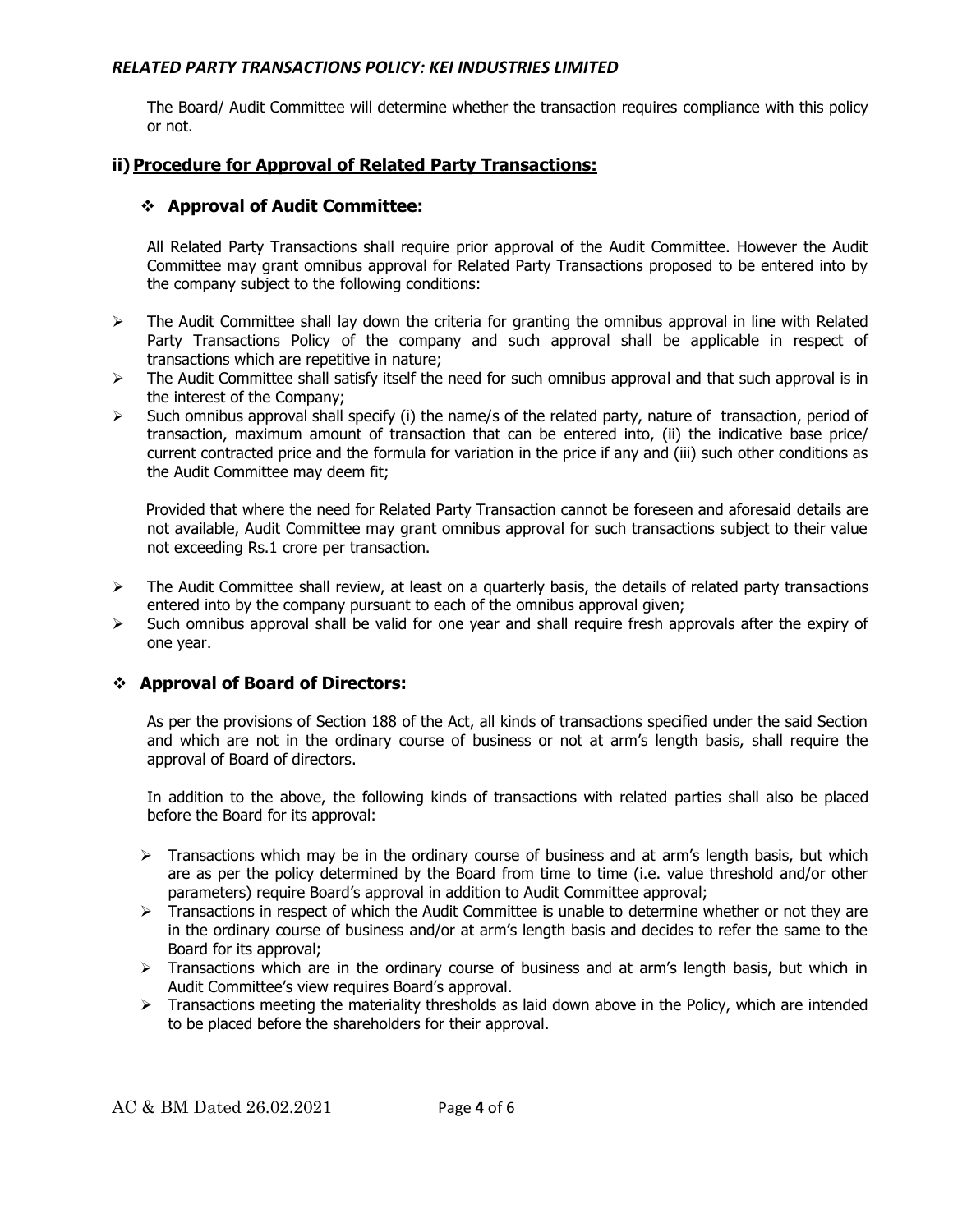### ❖ **Approval of Shareholders:**

All the material related party transactions as prescribed under Regulation 23 of LODR Regulations shall be approved by the Shareholders through an ordinary resolution.

 For this purpose, all entities falling under the definition of related parties shall abstain from voting irrespective of whether the entity is a party to the particular transaction or not.

However, for the purpose of Regulation 23 of LODR Regulations, transactions entered into between a holding company and its wholly owned subsidiary whose accounts are consolidated with such holding company and placed before the shareholders at the general meeting for approval, does not require shareholder approval.

 In addition to the above, all kinds of transactions specified under Section 188 of the Act which (a) are not in the ordinary course of business or not at arm's length basis; and (b) exceed the thresholds laid down in Companies (Meetings of Board and its Powers) Rules, 2014, as may be amended from time to time, shall be placed before the shareholders for their approval.

### **iii) Ratification by the Board and/or Shareholders of the Company**

Where any contract or arrangement is entered into by a director or any other employee without obtaining the consent of the Board or shareholders pursuant to Section 188(1) of the Act and if is not ratified by the Board and/or shareholders within 3 months from the date of contract or arrangement, such contract or arrangement shall be voidable at the option of the Board. If such contract or arrangement is with related party to director or is authorized by any director, the directors concerned shall indemnify the Company against any loss incurred.

#### **iv) Existing Contracts, if any:**

The Policy shall operate prospectively and all the Contracts entered into by company, after making necessary compliances under the Companies Act, 1956, which already came into effect before the commencement of the Companies Act, 2013, i.e. April 1, 2014, will not require fresh approval till the expiry of the original term of such contracts. However, any agreement for material transactions which has been already approved and continued to be operational beyond March, 2015, will require fresh approval of shareholders.

#### **v) Effect on Related Party Transaction not approved under this policy:**

In the event the Company becomes aware of a RPT that has not been approved under this policy prior to its consummation, the matter shall be reviewed by the Audit Committee and the Audit Committee shall consider all relevant facts and circumstances regarding the RPT, evaluate all options available to the Company, including ratification, revision or termination of the RPT.

In any case, where the Audit Committee determines not to ratify a RPT that has been commenced without its approval, the Audit Committee, may direct additional actions as appropriate, including but not limited to, immediate discontinuation or rescission of the RPT, or modification of the RPT to make it acceptable for ratification. With respect to review of an RPT, the Audit Committee has authority to modify or waive any procedural requirements of this Policy.

## **6. Interpretation :**

In any circumstance where the terms of this policy differ from any existing or newly enacted law, rule, regulation or standard governing the Company, the law, rule, regulation or standard will take precedence